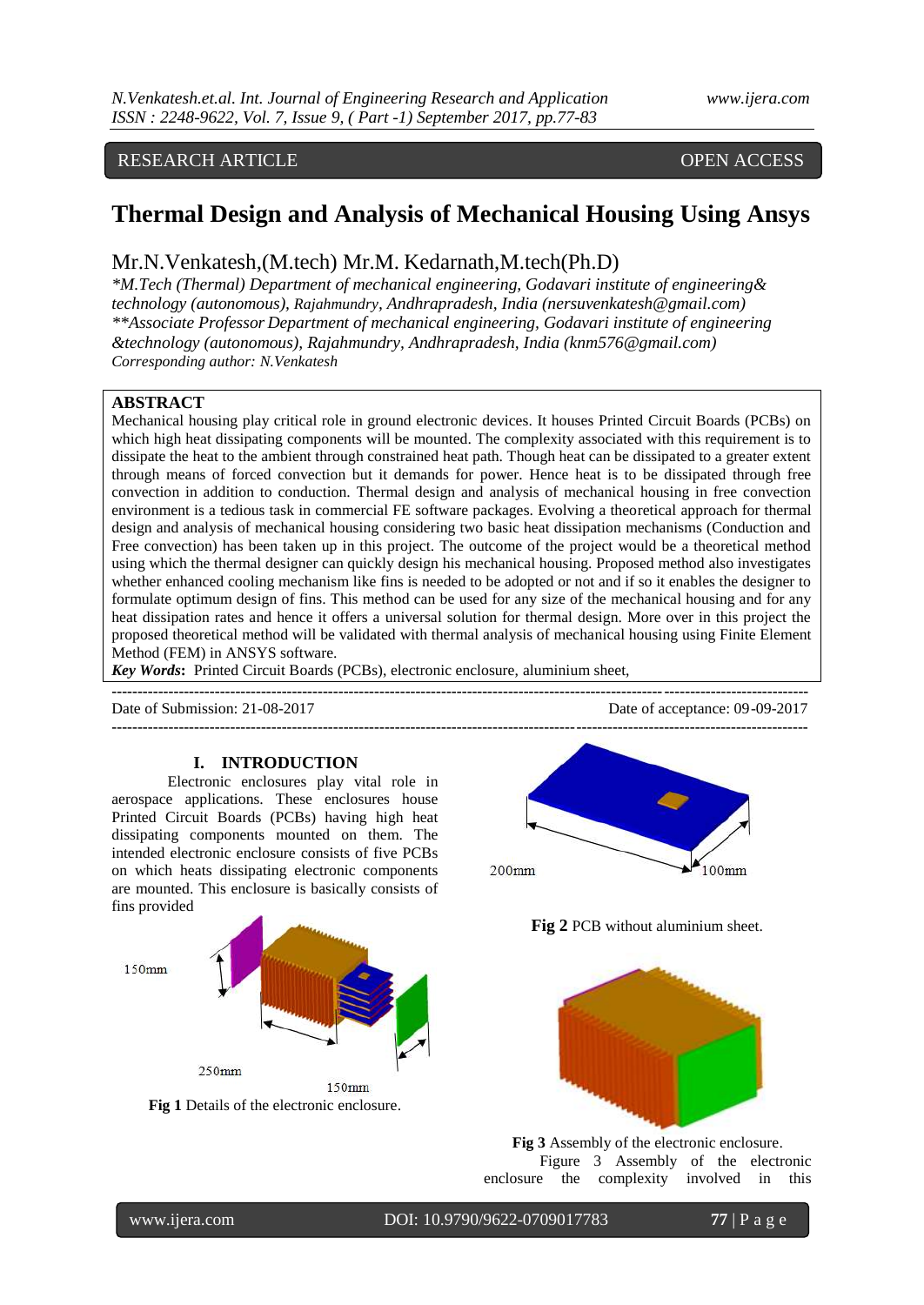application is to dissipate the heat to the ambient through limited heat dissipating mechanism. Though heat can be dissipated to a larger extent using forced convection means but no scope is allowable for forced convection in aerospace applications. Hence heat is to be dissipated through natural convection other than conduction. Many of the failures of electronic components observed in past are due to high temperature. Maximum junction temperature of one such electronic component positioned on a Printed Circuit Board (PCB) of an electronic enclosure resulted to be  $112^{\circ}$  C against the allowable temperature of  $90^0$  C.

Design of an enhanced heat dissipation mechanism is taken up in this project with a view to reduce the temperature below  $90^{\circ}$  C. As a solution to this problem it is decided to split each PCB into two slices and introduce an aluminium sheet in between to enhance the heat dissipation, as the thermal conductivity of aluminium is more than material of PCB. Thermal design of this enhanced cooling mechanism is done using an analytical method.

This present work brings out the methodology to obtain the maximum junction temperature of the electronic component. The analysis of this method will be useful to ascertain that the maximum junction temperature is less than the allowable temperature. In later stage the maximum junction temperature of the electronic component and the average wall temperature of the electronic enclosure obtained using analytical method is validated with that of obtained by carrying out Finite Element (FE) Analysis.

As the electronic enclosure is an imported unit theoretical analysis data is not available. The temperature is observed experimentally and found that it is higher than the allowable temperature. As no theoretical analysis data is available in order to estimate the reduction in maximum junction temperature with inclusion of aluminium sheet it is essential to start the estimation procedure from scratch. Hence an analytical method is established to estimate the maximum junction temperature of the electronic component.

C.P. Gupta,et al mentioned results of thermal analysis carried out using FEM for an electronic enclosure in paper titled "System level thermal analysis of OAS cabinet" presented in SDRC user conference, 2000. However they did not establish any analytical formulation in this paper.

In the second stage attention is focused on Finite Element Method (FEM). Suitable elements for carrying out thermal analysis are studied

The basic approach followed in this project is represented in form of flow chart below



As mentioned in the earlier chapter the maximum junction temperature of an electronic component positioned on a Printed Circuit Board (PCB) of an electronic enclosure resulted to be  $112^0$ C against the allowable temperature of  $90^0$  C. Design of an enhanced heat dissipation mechanism is taken up in this project with a view to reduce the temperature below  $90^{\circ}$  C. As a solution to this problem it is decided to split each PCB into two slices and introduce an aluminium sheet in between to enhance the heat dissipation, as the thermal conductivity of aluminium is more than material of PCB. Thermal design of this enhanced cooling mechanism is done using an analytical method. This method brings out the methodology to obtain the maximum junction temperature of the electronic component. This outcome of this method will be useful to ascertain that the maximum junction temperature is less than the allowable temperature. This chapter brings out the thermal design details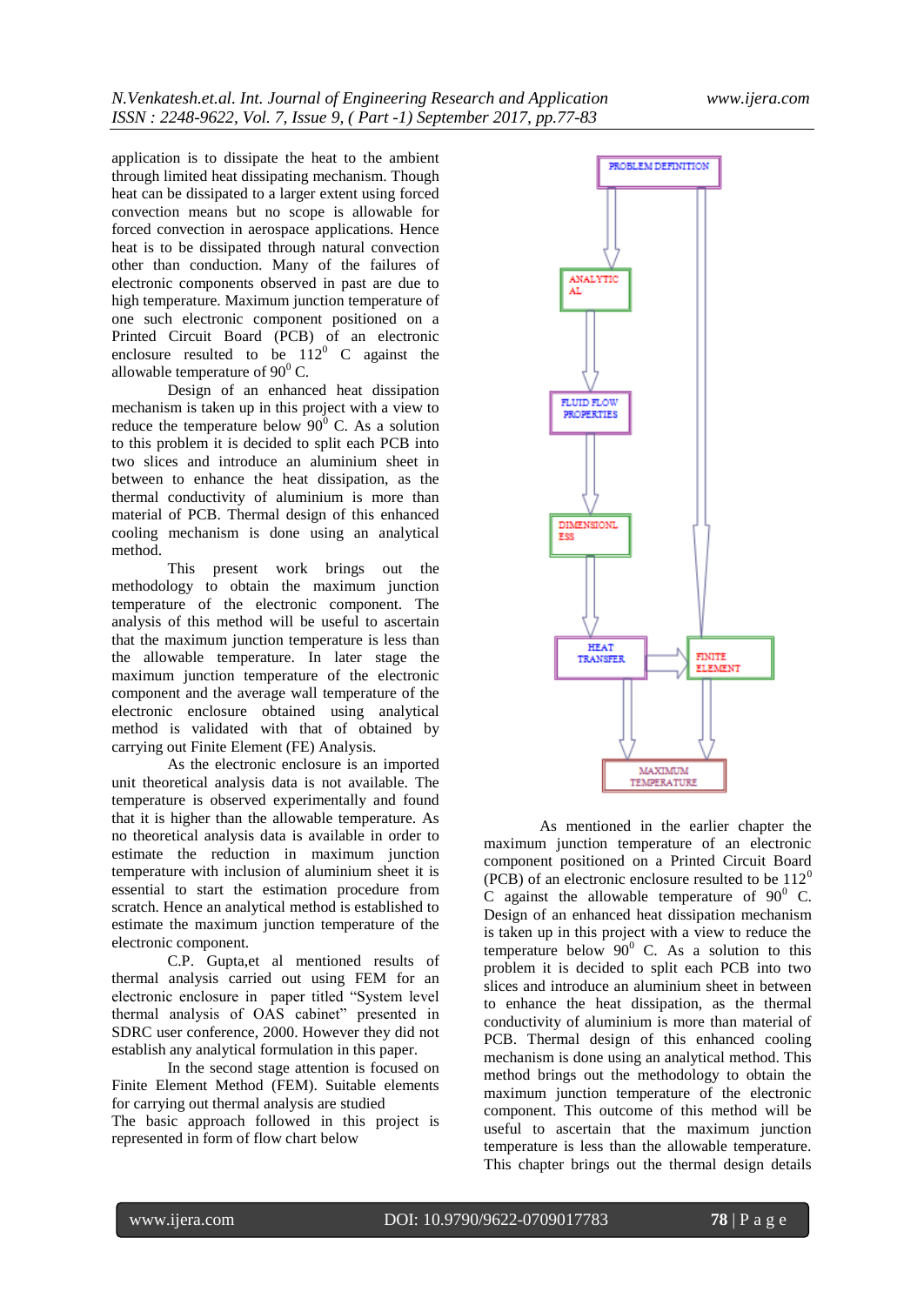followed by the analytical method along with the junction temperature calculated using the method. The two basic mechanisms through which heat transfer takes place in the electronic enclosure are as follows.

- Conduction
- Free convection

The elements of electronic enclosure from which heat transfer takes place are listed in Table 1

| SI.<br>No.                  | <b>Element of enclosure</b>                              | Heat transfer |
|-----------------------------|----------------------------------------------------------|---------------|
|                             | Component to PCB                                         | Conduction    |
| $\mathcal{D}_{\mathcal{A}}$ | <b>PCB</b> to enclosure                                  |               |
| 3.                          | Front, Rear, Side, Top<br>and bottom walls to<br>ambient | Convection    |
|                             | Fins to ambient                                          |               |

**Table 1** Elements of heat transfer.



**Fig 4** Elements of encloses.

The higher temperature observed in earlier design of the electronic enclosure is due to the reason that the thermal conductivity of material of PCB i.e. epoxy (0.346 W/m K) is much lesser. This caused the temperature of enclosure to exceed the allowable temperature in spite of fins provided to the electronic enclosure. In order to reduce the temperature heat dissipation path shall be enhanced. There are different ways to accomplish this viz. mperat<br>.

- Increasing the number of copper layers in PCB
- Providing heat sinks to high heat dissipating components

First option is not feasible as the total electronic enclosure along with PCBs is an imported unit. And second option is also not feasible because heat dissipation by all components is identical and providing heat sink to one of component will not be helpful. Rather heat sink should be providing to whole of the PCB. Hence it is decided to sandwich a sheet with high thermal conductivity by slicing each PCB into two halves along thickness. In order to meet this requirement though high thermally

conductive material like gold, silver and copper are not preferred due to high cost involvement.

As a cost effective solution aluminium is chosen, as its thermal conductivity is moderately high (200 W/m K). The intended aluminium sheet will be bonded to PCBs. A thickness of 3.125 mm is chosen for aluminium sheet. The basis for selection of thickness of aluminum sheet is lesser the thickness lesser will be the thermal conduction resistance and more will be the heat dissipation. Even then opting for thickness lesser than 3.125 mm makes bonding process complicated. Hence thickness of 3.125 mm is chosen which optimum thickness for bonding process is. Each aluminium sheet sandwiched between two halves of PCBs is here after will be referred as module. The PCBs with out and without aluminium sheet are shown in Figure 5 and 6 respectively.



**Fig 6** PCB with aluminium sheet.

As the electronic enclosure is an imported unit theoretical analysis data is not available. The temperature is observed experimentally and found that it is higher than the allowable temperature. As no theoretical analysis data is available in order to estimate the reduction in maximum junction temperature with inclusion of aluminium sheet it is essential to start the estimation procedure from scratch. Hence an analytical method is established to estimate the maximum junction temperature of the electronic component.

 The maximum junction temperature of electronic component should not exceed  $90^0$ C.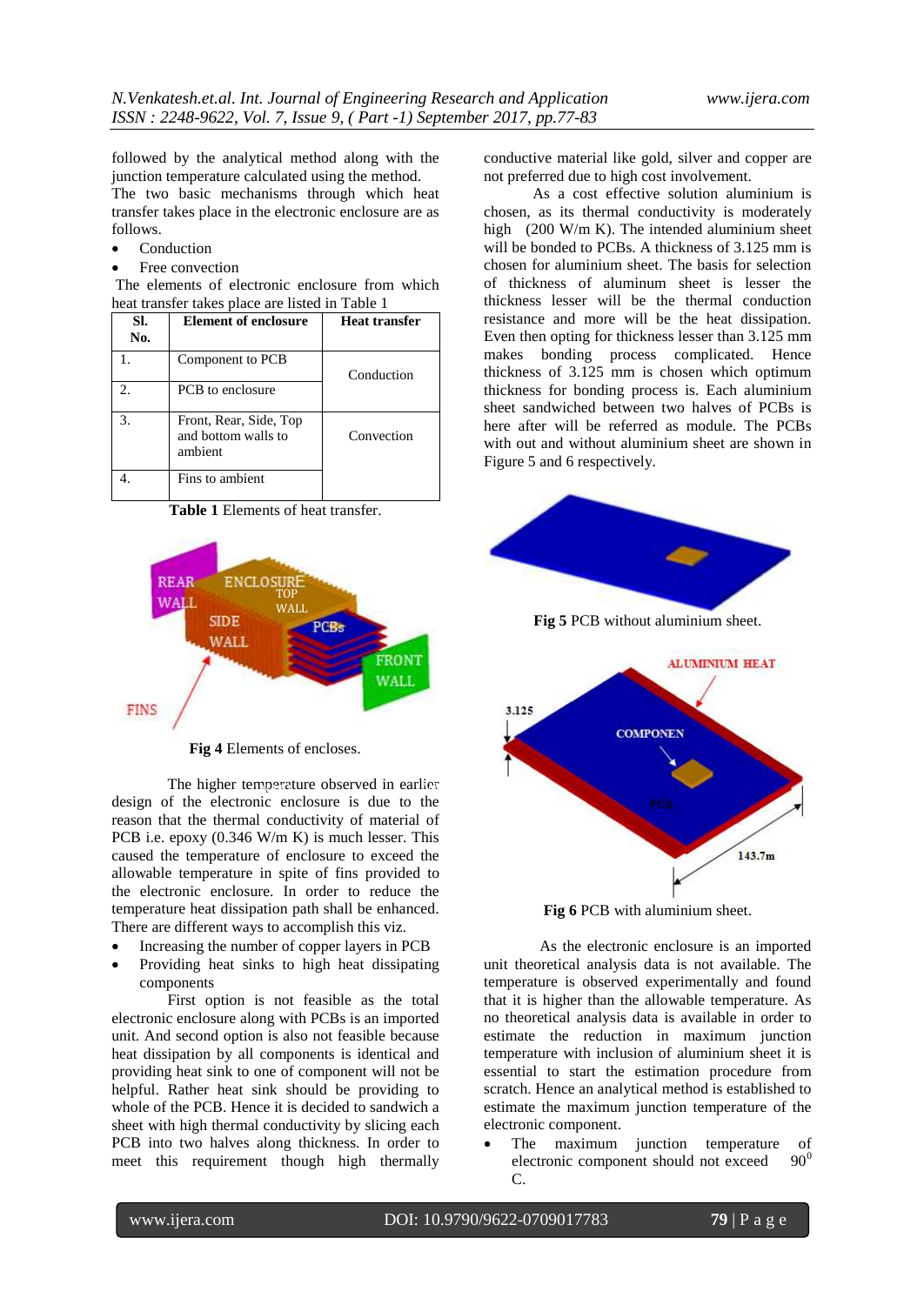# **1.1 DESIGN INPUTS**

Heat load of each PCB is 20 W (Total heat

#### load is  $20 \times 5 = 100$  W **1.2 ANALYTICAL METHOD**

Analytical method comprises of following three

steps

- Estimation of average wall temperature of enclosure
- Module temperature
- Maximum junction temperature of electronic component.

The proposed analytical method demands for assumption of average temperature of the enclosure. Taking assumed temperature of the enclosure as starting point the total heat load will be calculated and verified with actual total heat load of 100 W. If it results to be 100 W the assumed wall temperature of the enclosure will be the actual average temperature of the enclosure otherwise new value of the enclosure is to be assumed and the analytical method should be reiterated. This process shall continue till the heat load of enclosure results to be 100 W with the assumed enclosure temperature.

- The wall temperature of enclosure is assumed to be  $63.25^{\circ}$  C.
- An ambient temperature of  $25^{\circ}$  C is considered.

# **1.3 Estimation of Heat Transfer Coefficient – Front & Rear, Top Wall, Bottom Wall, Finned walls, Fin efficiency**

As the front and rear walls are identical heat transfer coefficients will be same. Estimation procedure for heat transfer coefficient is represented in form of flow chart below.



|  | 1.4 Summary of heat transfer coefficients         |  |  |
|--|---------------------------------------------------|--|--|
|  | Heat transfer coefficients obtained for all walls |  |  |

transfer coefficients obtained for all walls of the enclosure are summarized in Table 2

| SI.<br>No. | <b>Enclosure wall</b> | Heat transfer<br>coefficient |
|------------|-----------------------|------------------------------|
| 1.         | Front wall            | $5.94$ W/m <sup>2</sup> k    |
| 2.         | Rear wall             | 5.94 W/m <sup>2</sup> k      |
| 3.         | Top wall              | 5.34 W/m <sup>2</sup> k      |
| 4.         | Bottom wall           | 2.53 W/m <sup>2</sup> k      |
| 5.         | Side wall             | 5.65 W/m <sup>2</sup> k      |
| б.         | Fins                  | 5.65 W/m <sup>2</sup> k      |

**Table 2** Heat transfer coefficients.

# **1.5 Overall convection heat transfer**

Number of fins,  $n = 19$  $A_s$ : Area of sides excluding fins = 2(0.25 – n x t<sub>f</sub>)  $0.15 = 0.057$  m<sup>2</sup>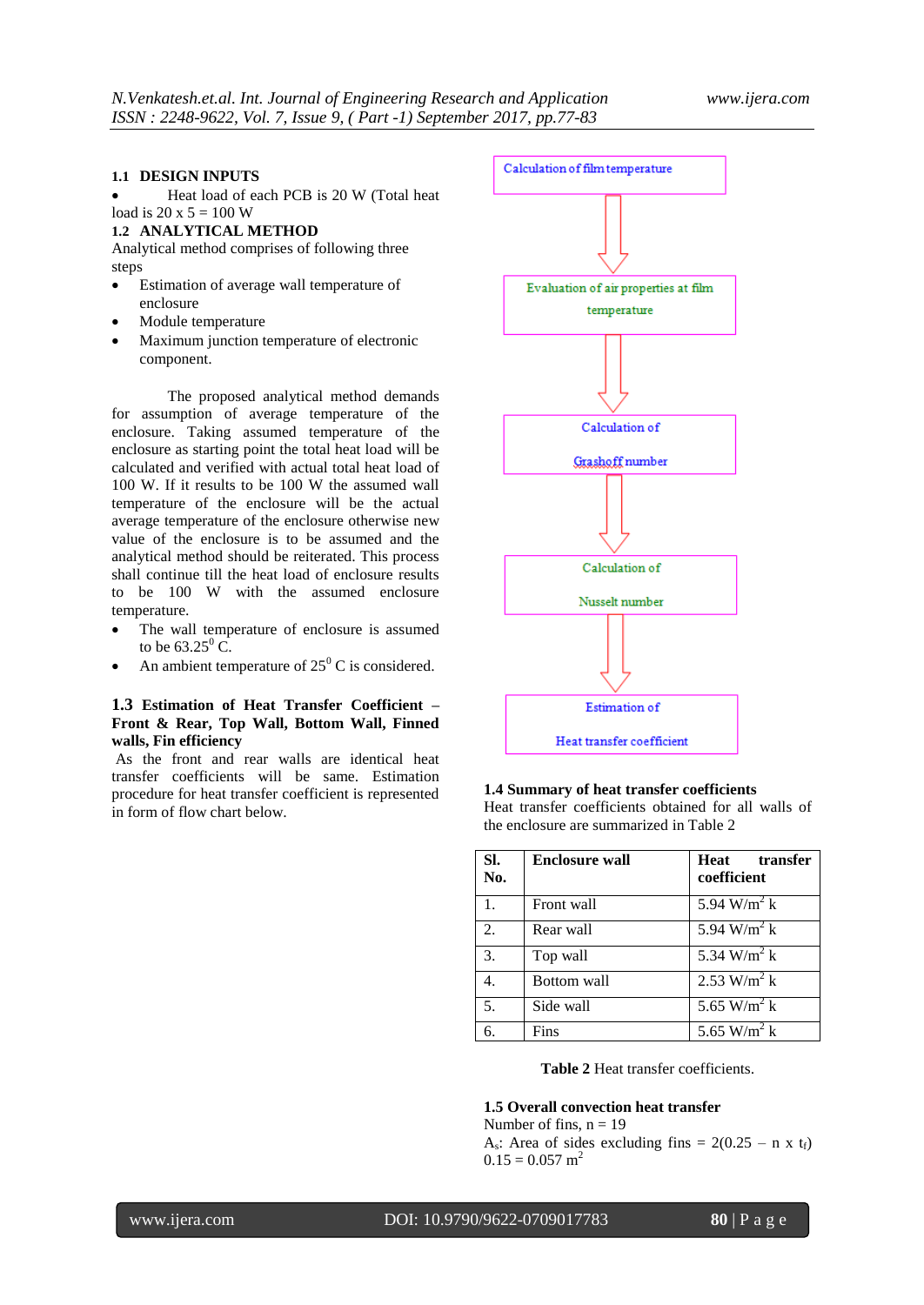$Q_{total}$  = h A  $\Delta$ 

 $A_t$ : Area of top wall = Area of bottom wall = 0.25 x  $0.15 = 0.0375$  m<sup>2</sup>

A<sub>fr</sub>: Area of front and rear walls = 2 x 0.15 x 0.15 =  $0.045$  m<sup>2</sup>

 $A_f$ : Surface area of fins = 2 x n x L<sub>c</sub> x p<sub>f</sub> = 0.309 m<sup>2</sup>

 $Q_{\text{total}} = [h_s A_s + h_t A_t + h_b A_b + h_{tt} A_{tt} + \eta_t h_t A_t] (\text{Total}) - \text{Total}$ 

In convection environment total heat transfer can be expressed as follows

From above $Q_{total} = 100.42$  W

As the estimated total heat transfer matched with actual heat load, assumed enclosure wall temperature is the actual wall temperature.

Hence wall temperature of enclosure =  $63.25^{\circ}$  C

*Note:* As shown in the above calculation always it is not necessary that in the first iteration itself the estimated total heat transfer matches with actual heat load. In this case initially enclosure temperature is assumed to be  $50^{\circ}$  C. Then the

iteration process was repeated until at the instance of wall temperature of enclosure =  $63.25^{\circ}$  C estimated total heat transfer matched with actual heat load. To avoid confusion calculation for iteration with this assumed temperature is only presented above

# **1.6 Estimation of Average Temperature of Module**

Estimation of average temperature of module will be done by adding following three components to the average wall temperature of the enclosure.

- Local enclosure temperature rise
- Module to chassis interface temperature rise
- Module temperature rise

# **1.7 Estimation of local enclosure temperature rise**

w: Width of enclosure rail (Module length) = 200  $mm = 0.2 m$ 

t: Thickness of enclosure rail =  $12.5$  mm =  $0.0125$  m l: Length of enclosure rail =  $12.5 \text{ mm} = 0.0125 \text{ m}$ 

Local enclosure temperature rise =  $q_{\text{module}} x \theta = 20 x$  $0.0125 = 0.25^{\circ}$  C

# **1.8 Estimation of module to chassis interface temperature rise**

A<sub>c</sub>: Contact area = 2 x w x t = 2 x 0.2 x 0.0125 =  $0.005$  m<sup>2</sup>

Thermal contact resistivity depends upon contact force, material and plating properties and use of thermal enhancement materials. Actual values are generally obtained from testing.

For the present case

Thermal contact resistivity =  $R_c = 0.00032 \text{ °Cm}^2/W$ 

$$
\theta = \frac{R_c}{A_c} = \frac{0.00032}{0.005} = 0.0645 \quad \text{°C/W}
$$

Module to enclosure interface temperature rise =  $q_{\text{module}}$  x  $\theta = 20x0.0645=1.29^{\circ}$  C

# **1.9 Estimation of Module temperature rise**

P: Module power = 20 W W: Width of aluminium sheet  $= 0.2$  m

t: Thickness of aluminium sheet  $= 0.003125$  m

l: Length of aluminium sheet  $= 0.14375$  m

$$
K_{al} = 200 \text{ W/mK}
$$

Module temperature rise can be expressed as

$$
\Delta T_{\text{ag}} = \frac{PI}{12K_{\text{Al}} \text{wt}} = 1.916 \text{ °C}
$$

From all of above average module temperature can be expressed as follows

Average module temperature = Enclosure temperature + Local enclosure Temperature rise + Module to enclosure interface temperature rise + Module temperature rise

 $= 63.25 + 0.25 + 1.29 + 1.916 = 66.7^{\circ}$  C

Average module temperature =  $66.7^{\circ}$  C

Estimation of maximum junction temperature of component will be done from following three thermal resistances.

- Thermal resistance to aluminium sheet
- Thermal contact resistance between component body and module
- Junction to case thermal resistance

# **2.0 Estimation of Thermal resistance to aluminium sheet**

t<sub>h</sub>: Thickness of bond =  $0.00025$  m

t<sub>pwb</sub>: Thickness of bond & PCB =  $0.0015625$  m Ac: Area of the component =  $0.02375 \times 0.02375$  =

 $0.00056$  m<sup>2</sup>

 $K_{bond} = K_{silicnerubber} = Thermal conductivity of bond =$  $0.224$  W/mC =  $K_b$ 

 $K_{PCB} = K_{glasspoxy}$  = Thermal conductivity of PCB =  $0.346$  W/mC =  $K_{PCB}$ 

Using above thermal resistance to aluminium sheet can be expressed as follows

$$
\theta = \frac{t_{\text{b}}}{K_{\text{b}} \times A_{\text{c}}} + \frac{t_{\text{PCB}}}{K_{\text{PCB}} \times A_{\text{c}}} = 10.05 \quad \text{°C/W}
$$

# **2.1 Estimation of Thermal contact resistance between component body and module**

Thermal contact resistance between component body and the module is determined by dividing thermal contact resistivity parameters by the area of contact in order to determine the thermal resistance.  $R_c = 0.000645 \text{ °Cm}^2/W$ 

$$
\theta = \frac{R_c}{A_c} = \frac{0.000645}{0.00056} = 1.15 \text{ °C/W}
$$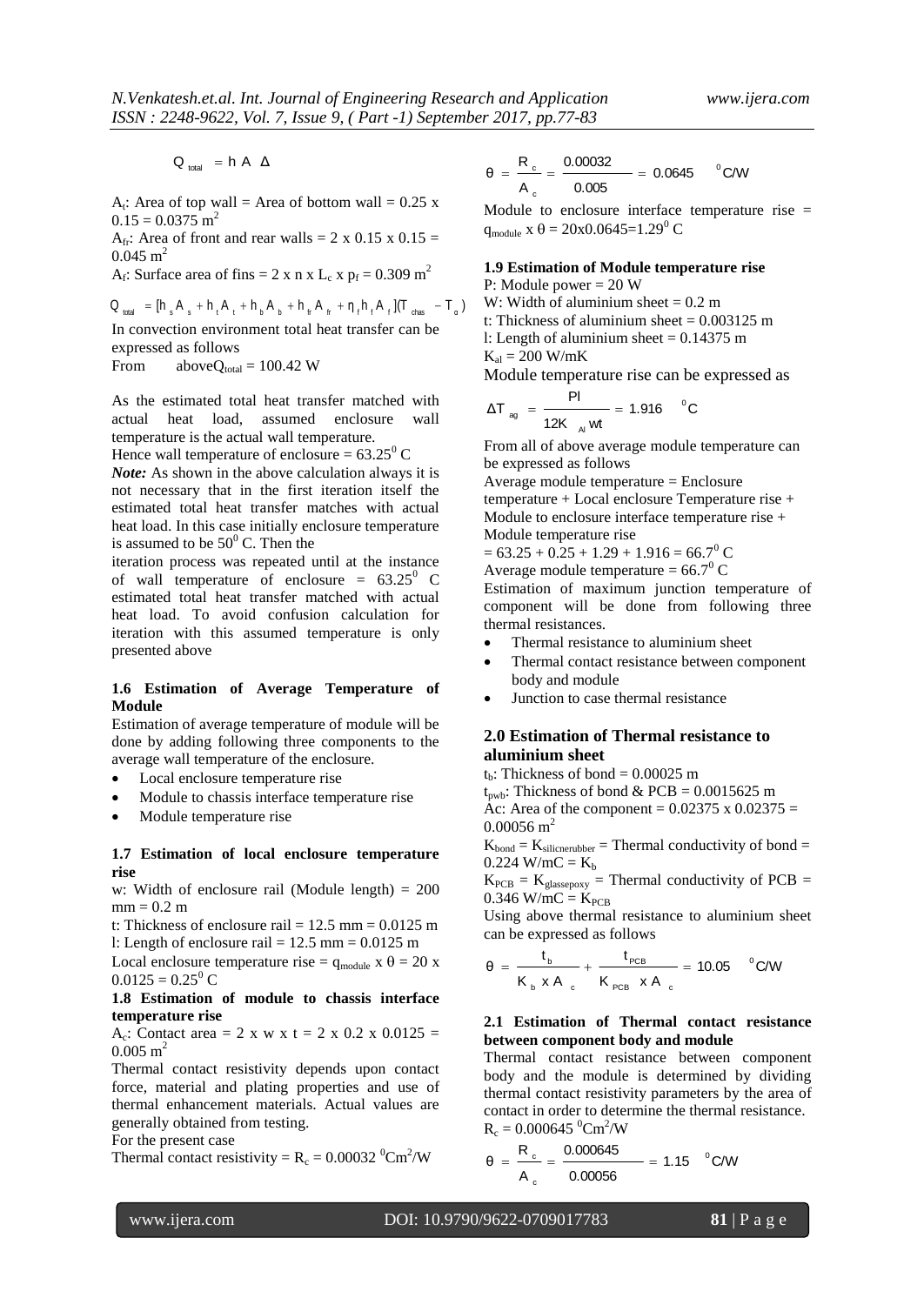#### **2.2 Junction to case thermal resistance**

For the present case Junction to case thermal resistance is considered as

 $\theta_{\rm ic} = 5 \,^0$ C/W

Heat load for the component for which maximum junction temperature is to be estimated is taken as 1 W.

Using above maximum junction temperature of the component can be expressed as

Maximum junction temperature = Average module temperature +  $[\theta_{ic}+\theta_{l}+\theta_{c}]$  x 1 W

 $= 66.7 + [5 + 10.05 + 1.15]$  x 1 = 83<sup>0</sup> C

**Maximum junction temperature =**  $83^{\circ}$  **C** 

# **2.3 OBSERVATIONS**

- $\triangleright$  The maximum junction temperature of the component is  $83^{\circ}$  C, which is less than the allowable temperature of  $90^0$  C.
- $\triangleright$  By providing aluminium sheet to the PCBs temperature reduction from  $112^0$  C to  $83^0$  C is achieved.

# **2.4 FE modeling**

Geometry of the electronic enclosure is built up in 3-D CAD software. All the subsystems like 5 PCBs and components are considered for modeling. Geometric model of the electronic enclosure in exploded view is shown in Figure 7



**Fig 7** Geometric model of the electronic enclosure**.**

# **2.5 Physical properties**

The wall thicknesses of walls of electronic enclosure, PCBs, fins and aluminium sheet given in Table 3 are defined as physical properties to the FE model





| SI.<br>No.     | Part                          | <b>Thickness</b> |
|----------------|-------------------------------|------------------|
| $\mathbf{1}$ . | Walls of electronic enclosure | $3 \text{ mm}$   |
| 2.             | PC <sub>bs</sub>              | 1.5625 mm        |
| 3.             | Aluminum sheet                | 3.125 mm         |
|                | Fins                          | 3.125 mm         |

**Table 3** Physical properties.

#### **2.6 Material properties**

For carrying out steady state thermal analysis only thermal conductivity is required as material property. Thermal conductivity values of materials of all subsystems are given in Table 4

| SI.<br>No.     | Sub system           | <b>Material</b> | <b>Thermal</b><br>Conductivity |
|----------------|----------------------|-----------------|--------------------------------|
|                | Wallsof<br>enclosure | Aluminium       | 200 W/mK                       |
| $\overline{2}$ | Sheet                |                 |                                |
| 3.             | Fins                 |                 |                                |

**Table 4** Material properties.

# **2.7 Boundary conditions**

- $\triangleright$  Heat load of 20 W is applied on each PCB.
- The convection heat transfer coefficient calculated for all the walls along with fins using the analytical method are applied to the FE model.
- An ambient temperature of  $25^{\circ}$  C is applied.

#### **2.8 Thermal Analysis**

The FE model is solved for temperature distribution. Maximum wall temperature is observed to be  $82.4^{\circ}$ C. The temperature distribution plot is shown in Fig 9



enclosure.

In order to show that maximum temperature is developed on component on PCB the above temperature distribution plot discarding front wall is shown in Figure 10